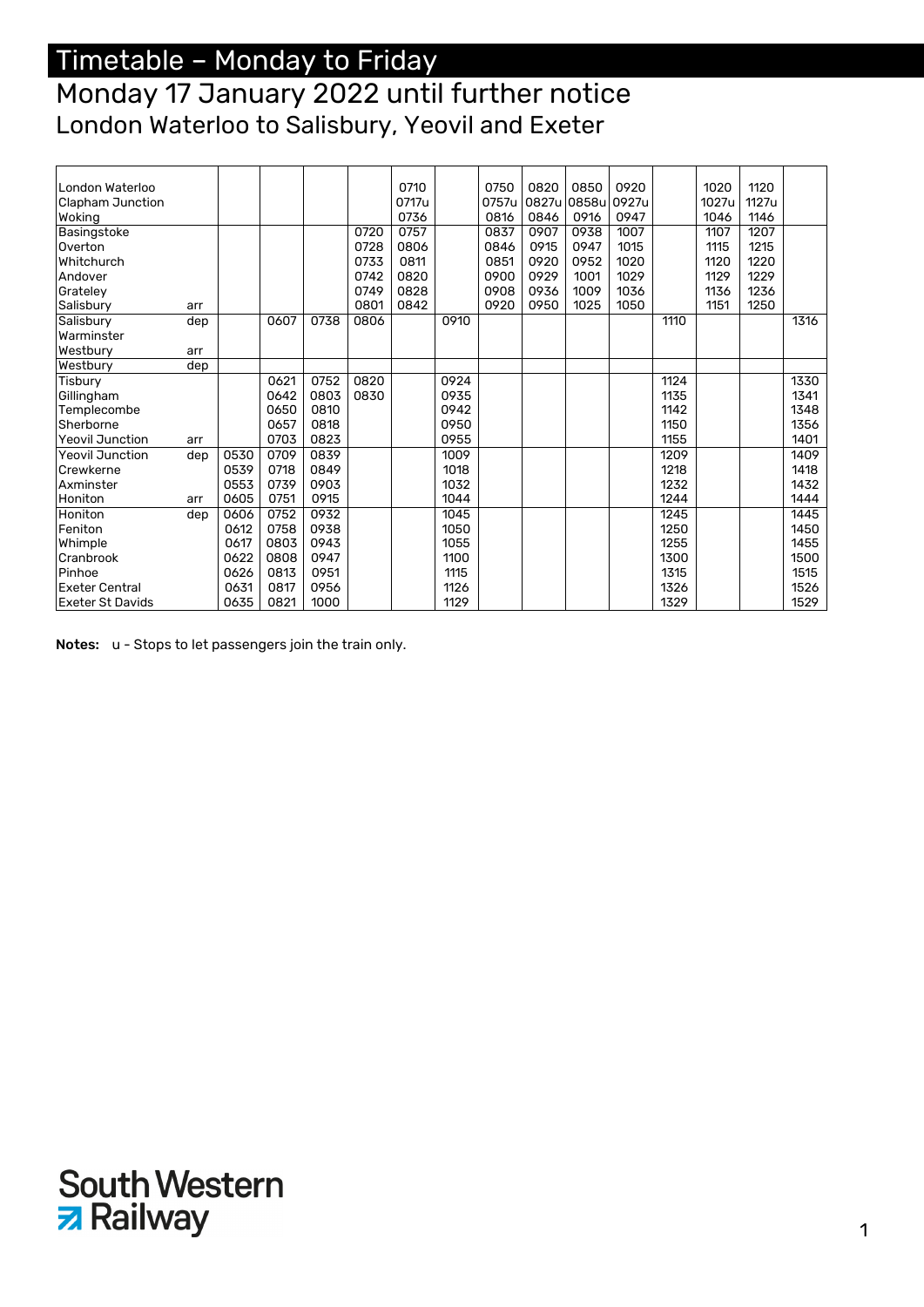### Monday 17 January 2022 until further notice London Waterloo to Salisbury, Yeovil and Exeter

|                         |     |       | B    |       |       |      |       |       |      |       | C    |       |      |      |      |
|-------------------------|-----|-------|------|-------|-------|------|-------|-------|------|-------|------|-------|------|------|------|
| London Waterloo         |     | 1220  |      | 1250  | 1320  |      | 1420  | 1520  |      | 1620  |      | 1650  | 1720 |      | 1750 |
| Clapham Junction        |     | 1227u |      | 1257u | 1327u |      | 1427u | 1527u |      | 1627u |      | 1657u |      |      |      |
| Woking                  |     | 1246  |      | 1316  | 1346  |      | 1446  | 1546  |      | 1646  |      | 1716  | 1746 |      | 1816 |
| Basingstoke             |     | 1307  |      | 1337  | 1407  |      | 1507  | 1607  |      | 1707  |      | 1737  | 1806 |      | 1837 |
| Overton                 |     |       |      | 1345  | 1415  |      | 1515  | 1615  |      | 1715  |      | 1746  | 1816 |      | 1846 |
| Whitchurch              |     |       |      | 1350  | 1420  |      | 1520  | 1620  |      | 1720  |      | 1751  | 1821 |      | 1851 |
| Andover                 |     | 1324  |      | 1359  | 1429  |      | 1529  | 1629  |      | 1729  |      | 1800  | 1830 |      | 1900 |
| Grateley                |     |       |      | 1406  | 1436  |      | 1536  | 1637  |      | 1736  |      | 1808  | 1838 |      | 1908 |
| Salisbury               | arr | 1343  |      | 1424  | 1450  |      | 1550  | 1652  |      | 1750  |      | 1820  | 1850 |      | 1924 |
| Salisbury               | dep |       | 1409 |       |       | 1520 |       |       | 1720 |       | 1810 |       |      | 1910 |      |
| Warminster              |     |       | 1435 |       |       |      |       |       |      |       |      |       |      |      |      |
| Westbury                | arr |       | 1443 |       |       |      |       |       |      |       |      |       |      |      |      |
| Westbury                | dep |       | 1455 |       |       |      |       |       |      |       |      |       |      |      |      |
| Tisbury                 |     |       |      |       |       | 1534 |       |       | 1734 |       | 1824 |       |      | 1931 |      |
| Gillingham              |     |       |      |       |       | 1545 |       |       | 1745 |       | 1838 |       |      | 1942 |      |
| Templecombe             |     |       |      |       |       | 1552 |       |       | 1752 |       | 1846 |       |      | 1949 |      |
| Sherborne               |     |       |      |       |       | 1600 |       |       | 1800 |       | 1854 |       |      | 1957 |      |
| <b>Yeovil Junction</b>  | arr |       |      |       |       | 1605 |       |       | 1805 |       | 1859 |       |      | 2002 |      |
| <b>Yeovil Junction</b>  | dep |       |      |       |       | 1609 |       |       | 1809 |       | 1917 |       |      | 2009 |      |
| Crewkerne               |     |       |      |       |       | 1618 |       |       | 1818 |       |      |       |      | 2018 |      |
| Axminster               |     |       |      |       |       | 1632 |       |       | 1832 |       |      |       |      | 2032 |      |
| Honiton                 | arr |       |      |       |       | 1644 |       |       | 1844 |       |      |       |      | 2044 |      |
| Honiton                 | dep |       |      |       |       | 1645 |       |       | 1845 |       |      |       |      | 2045 |      |
| Feniton                 |     |       |      |       |       | 1650 |       |       | 1850 |       |      |       |      | 2050 |      |
| Whimple                 |     |       |      |       |       | 1655 |       |       | 1855 |       |      |       |      | 2055 |      |
| Cranbrook               |     |       |      |       |       | 1700 |       |       | 1900 |       |      |       |      | 2100 |      |
| Pinhoe                  |     |       |      |       |       | 1715 |       |       | 1904 |       |      |       |      | 2104 |      |
| <b>Exeter Central</b>   |     |       |      |       |       | 1728 |       |       | 1909 |       |      |       |      | 2109 |      |
| <b>Exeter St Davids</b> |     |       |      |       |       | 1731 |       |       | 1913 |       |      |       |      | 2113 |      |

Notes: B – Train continues to Yeovil Pen Mill (1536) calling at Frome (1504), Bruton (1516) and Castle Cary (1522).

C – Train continues to Westbury (2016) calling at Yeovil Pen Mill (1924), Castle Cary (1939), Bruton (1945) and Frome (1957).

u - Stops to let passengers join the train only.

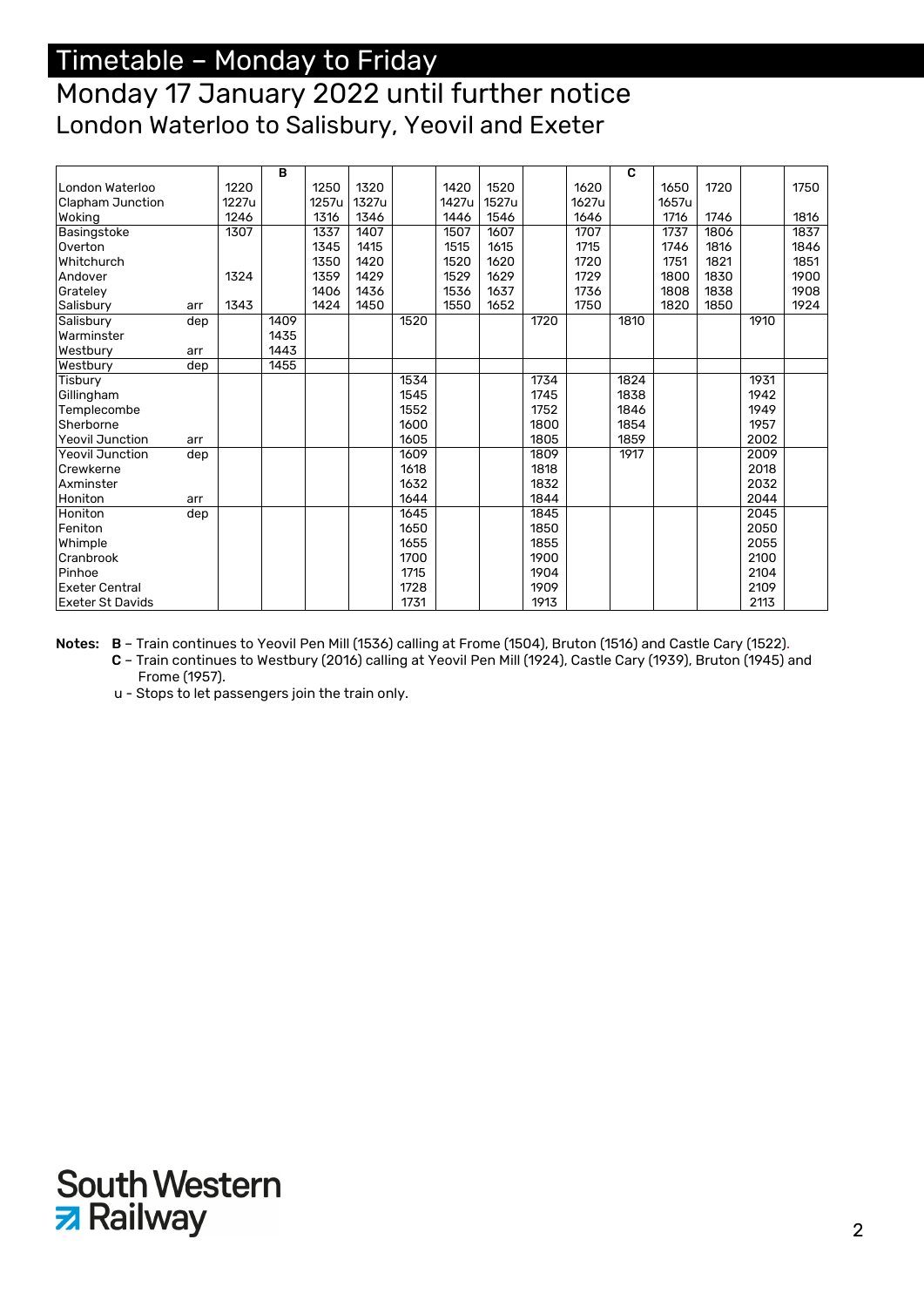### Monday 17 January 2022 until further notice London Waterloo to Salisbury, Yeovil and Exeter

| London Waterloo         |     | 1820 | 1920  | 2020  |      | 2120  |       | 2220  | 2325  |  |  |  |
|-------------------------|-----|------|-------|-------|------|-------|-------|-------|-------|--|--|--|
| Clapham Junction        |     | 1828 | 1927u | 2027u |      | 2127u |       | 2227u | 2335u |  |  |  |
| Woking                  |     | 1847 | 1946  | 2046  |      | 2149  |       | 2249  | 2354  |  |  |  |
| Basingstoke             |     | 1908 | 2007  | 2107  |      | 2210  |       | 2315  | 0014  |  |  |  |
| Overton                 |     | 1916 | 2015  | 2115  |      | 2222  |       | 2324  | 0023  |  |  |  |
| Whitchurch              |     | 1921 | 2020  | 2120  |      | 2227  |       | 2329  | 0028  |  |  |  |
| Andover                 |     | 1930 | 2029  | 2129  |      | 2235  |       | 2338  | 0036  |  |  |  |
| Grateley                |     | 1937 | 2036  | 2136  |      | 2243  |       | 2345  | 0043  |  |  |  |
| Salisbury               | arr | 1951 | 2050  | 2148  |      | 2255  |       | 2357  | 0055  |  |  |  |
| Salisbury               | dep |      | 2055  |       | 2203 |       | 2308  |       |       |  |  |  |
| Warminster              |     |      |       |       |      |       |       |       |       |  |  |  |
| Westbury                | arr |      |       |       |      |       |       |       |       |  |  |  |
| Westbury                | dep |      |       |       |      |       |       |       |       |  |  |  |
| Tisbury                 |     |      | 2110  |       | 2219 |       | 2325s |       |       |  |  |  |
| Gillingham              |     |      | 2120  |       | 2233 |       | 2335s |       |       |  |  |  |
| Templecombe             |     |      | 2128  |       | 2240 |       | 2342s |       |       |  |  |  |
| Sherborne               |     |      | 2136  |       | 2247 |       | 2349  |       |       |  |  |  |
| <b>Yeovil Junction</b>  | arr |      | 2141  |       | 2253 |       | 2355  |       |       |  |  |  |
| <b>Yeovil Junction</b>  | dep |      |       |       | 2254 |       |       |       |       |  |  |  |
| Crewkerne               |     |      |       |       | 2303 |       |       |       |       |  |  |  |
| Axminster               |     |      |       |       | 2316 |       |       |       |       |  |  |  |
| Honiton                 | arr |      |       |       | 2327 |       |       |       |       |  |  |  |
| Honiton                 | dep |      |       |       | 2327 |       |       |       |       |  |  |  |
| Feniton                 |     |      |       |       | 2333 |       |       |       |       |  |  |  |
| Whimple                 |     |      |       |       |      |       |       |       |       |  |  |  |
| Cranbrook               |     |      |       |       |      |       |       |       |       |  |  |  |
| Pinhoe                  |     |      |       |       | 2342 |       |       |       |       |  |  |  |
| <b>Exeter Central</b>   |     |      |       |       | 2352 |       |       |       |       |  |  |  |
| <b>Exeter St Davids</b> |     |      |       |       | 2356 |       |       |       |       |  |  |  |

Notes: s - Stops to let passengers leave the train only.

.

u - Stops to let passengers join the train only.

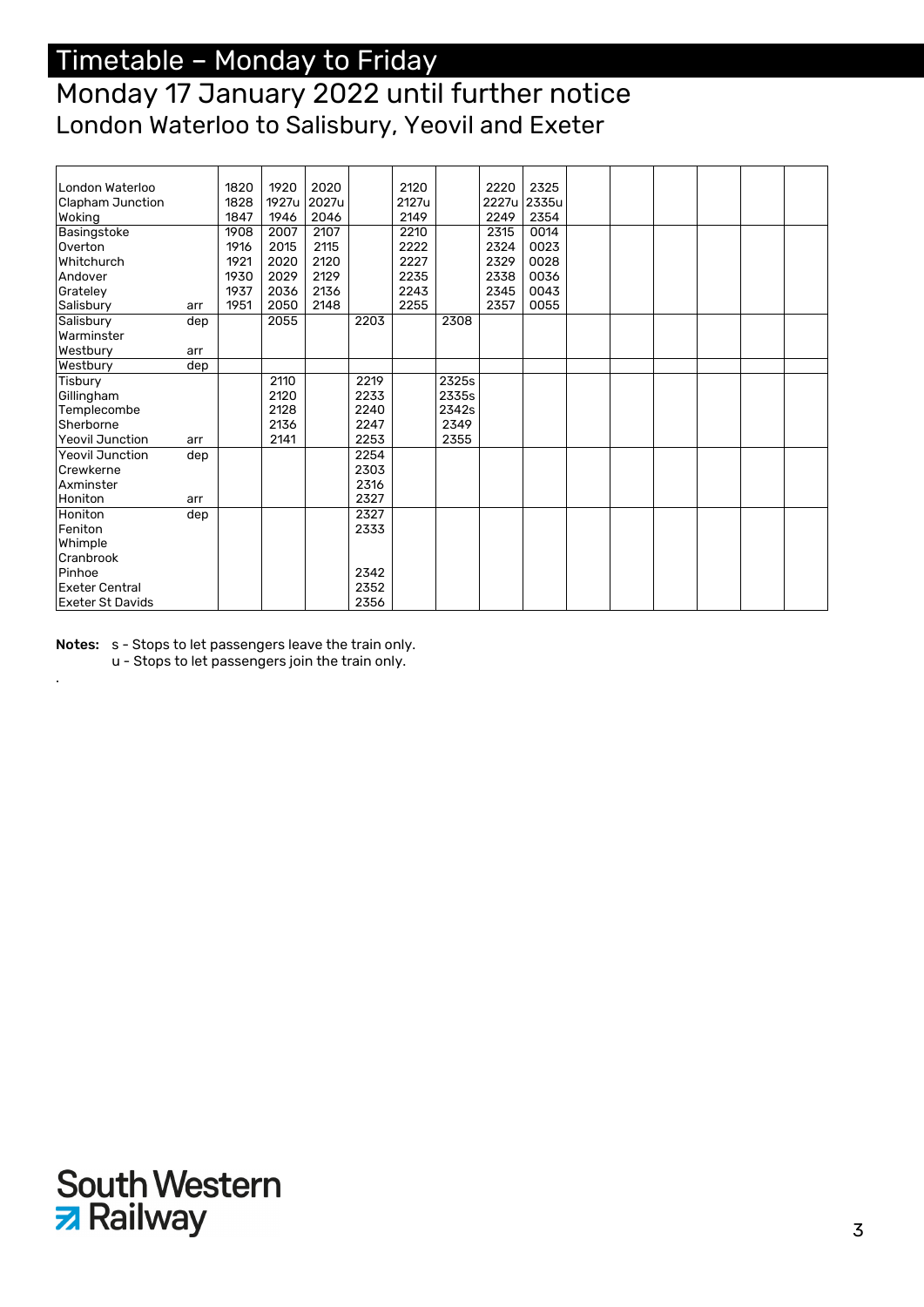#### Monday 17 January 2022 until further notice Exeter, Yeovil and Salisbury to London Waterloo

| <b>Exeter St Davids</b> |     |      |      |      |      | 0510 |      | 0700 |      |      |      | 0900 |      |      | 1056 |
|-------------------------|-----|------|------|------|------|------|------|------|------|------|------|------|------|------|------|
| <b>Exeter Central</b>   |     |      |      |      |      | 0514 |      | 0704 |      |      |      | 0904 |      |      | 1100 |
| Pinhoe                  |     |      |      |      |      | 0519 |      | 0710 |      |      |      | 0910 |      |      | 1106 |
| Cranbrook               |     |      |      |      |      | 0523 |      | 0714 |      |      |      | 0914 |      |      | 1110 |
| Whimple                 |     |      |      |      |      | 0528 |      | 0719 |      |      |      | 0919 |      |      | 1115 |
| Feniton                 |     |      |      |      |      | 0534 |      | 0724 |      |      |      | 0924 |      |      | 1121 |
| Honiton                 | arr |      |      |      |      | 0540 |      | 0730 |      |      |      | 0930 |      |      | 1127 |
| Honiton                 | dep |      |      |      |      | 0541 |      | 0731 |      |      |      | 0931 |      |      | 1128 |
| Axminster               |     |      |      |      |      | 0552 |      | 0743 |      |      |      | 0943 |      |      | 1139 |
| Crewkerne               |     |      |      |      |      | 0605 |      | 0756 |      |      |      | 0956 |      |      | 1152 |
| <b>Yeovil Junction</b>  | arr |      |      |      |      | 0613 |      | 0805 |      |      |      | 1005 |      |      | 1201 |
| <b>Yeovil Junction</b>  | dep |      |      |      |      | 0615 | 0713 | 0815 |      |      |      | 1015 |      |      | 1215 |
| Sherborne               |     |      |      |      |      | 0621 | 0719 | 0822 |      |      |      | 1021 |      |      | 1222 |
| Templecombe             |     |      |      |      |      | 0629 | 0727 | 0829 |      |      |      | 1029 |      |      | 1229 |
| Gillingham              |     |      |      |      |      | 0637 | 0735 | 0837 |      |      |      | 1037 |      |      | 1237 |
| Tisbury                 |     |      |      |      |      | 0647 | 0745 | 0848 |      |      |      | 1047 |      |      | 1248 |
| Westbury                | arr |      |      |      |      |      |      |      |      |      |      |      |      |      |      |
| Westbury                | dep |      |      |      |      |      |      |      |      |      |      |      |      |      |      |
| Warminster              |     |      |      |      |      |      |      |      |      |      |      |      |      |      |      |
| Salisbury               | arr |      |      |      |      | 0704 | 0807 | 0905 |      |      |      | 1102 |      |      | 1302 |
| Salisbury               | dep | 0515 | 0543 | 0621 | 0647 | 0715 | 0821 |      | 0921 | 1021 | 1047 |      | 1121 | 1221 |      |
| Grateley                |     | 0527 | 0555 | 0633 | 0659 | 0727 | 0833 |      | 0933 | 1033 | 1059 |      | 1133 | 1233 |      |
| Andover                 |     | 0535 | 0603 | 0640 | 0707 | 0735 | 0841 |      | 0941 | 1041 | 1107 |      | 1141 | 1241 |      |
| Whitchurch              |     | 0543 | 0611 | 0648 | 0715 | 0743 | 0849 |      | 0949 | 1049 | 1115 |      | 1149 | 1249 |      |
| Overton                 |     | 0549 | 0617 | 0654 | 0721 | 0749 | 0855 |      | 0955 | 1055 | 1121 |      | 1155 | 1255 |      |
| Basingstoke             | arr | 0558 | 0626 | 0702 | 0730 | 0758 | 0904 |      | 1004 | 1104 | 1130 |      | 1204 | 1304 |      |
| Woking                  | arr | 0618 | 0645 | 0725 | 0751 | 0818 | 0924 |      | 1024 | 1124 | 1149 |      | 1224 | 1324 |      |
| Clapham Junction        | arr | 0638 | 0706 |      |      |      | 0945 |      | 1045 | 1145 | 1210 |      | 1245 | 1345 |      |
| London Waterloo         | arr | 0649 | 0719 | 0752 | 0819 | 0849 | 0957 |      | 1059 | 1159 | 1219 |      | 1257 | 1357 |      |

## **South Western z** Railway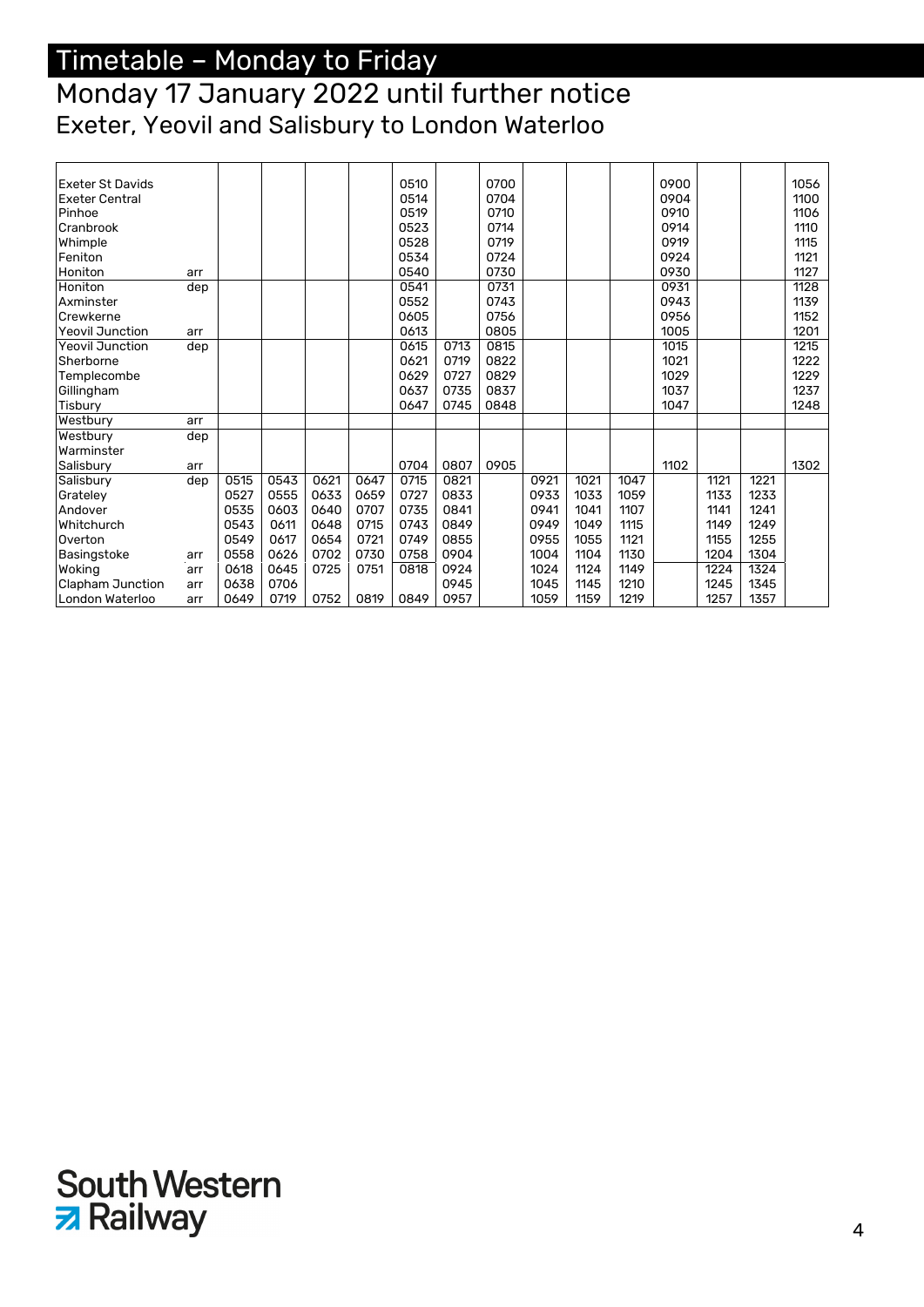#### Monday 17 January 2022 until further notice Exeter, Yeovil and Salisbury to London Waterloo

|                         |     |      |      |      |      |      |      |      | D    |      |      |      |      |      |      |
|-------------------------|-----|------|------|------|------|------|------|------|------|------|------|------|------|------|------|
| <b>Exeter St Davids</b> |     |      |      |      | 1256 |      |      |      |      | 1456 |      |      | 1640 |      | 1746 |
| <b>Exeter Central</b>   |     |      |      |      | 1300 |      |      |      |      | 1500 |      |      | 1645 |      | 1750 |
| Pinhoe                  |     |      |      |      | 1306 |      |      |      |      | 1506 |      |      | 1705 |      | 1755 |
| Cranbrook               |     |      |      |      | 1310 |      |      |      |      | 1510 |      |      | 1709 |      | 1800 |
| Whimple                 |     |      |      |      | 1315 |      |      |      |      | 1515 |      |      | 1714 |      | 1805 |
| Feniton                 |     |      |      |      | 1321 |      |      |      |      | 1521 |      |      | 1720 |      | 1810 |
| Honiton                 | arr |      |      |      | 1327 |      |      |      |      | 1527 |      |      | 1726 |      | 1817 |
| Honiton                 | dep |      |      |      | 1328 |      |      |      |      | 1528 |      |      | 1727 |      | 1819 |
| Axminster               |     |      |      |      | 1339 |      |      |      |      | 1539 |      |      | 1738 |      | 1831 |
| Crewkerne               |     |      |      |      | 1352 |      |      |      |      | 1552 |      |      | 1751 |      | 1844 |
| <b>Yeovil Junction</b>  | arr |      |      |      | 1401 |      |      |      |      | 1601 |      |      | 1800 |      | 1852 |
| <b>Yeovil Junction</b>  | dep |      |      |      | 1415 |      |      |      | 1553 | 1615 |      |      | 1815 |      | 1854 |
| Sherborne               |     |      |      |      | 1422 |      |      |      | 1559 | 1622 |      |      | 1822 |      | 1900 |
| Templecombe             |     |      |      |      | 1429 |      |      |      | 1607 | 1629 |      |      | 1829 |      | 1908 |
| Gillingham              |     |      |      |      | 1437 |      |      |      | 1615 | 1637 |      |      | 1837 |      | 1916 |
| Tisbury                 |     |      |      |      | 1448 |      |      |      | 1625 | 1648 |      |      | 1848 |      | 1926 |
| Westbury                | arr |      |      |      |      |      |      |      |      |      |      |      |      |      |      |
| Westbury                | dep |      |      |      |      |      |      |      |      |      |      |      |      |      |      |
| Warminster              |     |      |      |      |      |      |      |      |      |      |      |      |      |      |      |
| Salisbury               | arr |      |      |      | 1502 |      |      |      | 1639 | 1703 |      |      | 1902 |      | 1940 |
| Salisbury               | dep | 1321 | 1421 | 1447 |      | 1521 | 1547 | 1621 |      |      | 1721 | 1815 |      | 1921 |      |
| Grateley                |     | 1333 | 1433 | 1459 |      | 1533 | 1559 | 1633 |      |      | 1733 | 1827 |      | 1933 |      |
| Andover                 |     | 1341 | 1441 | 1507 |      | 1541 | 1607 | 1641 |      |      | 1741 | 1834 |      | 1941 |      |
| Whitchurch              |     | 1349 | 1449 | 1515 |      | 1549 | 1615 | 1649 |      |      | 1749 | 1842 |      | 1949 |      |
| Overton                 |     | 1355 | 1455 | 1521 |      | 1555 | 1621 | 1655 |      |      | 1755 | 1848 |      | 1955 |      |
| Basingstoke             | arr | 1404 | 1504 | 1530 |      | 1604 | 1630 | 1704 |      |      | 1804 | 1856 |      | 2004 |      |
| Woking                  | arr | 1424 | 1524 | 1552 |      | 1624 | 1650 | 1724 |      |      | 1824 | 1917 |      | 2025 |      |
| <b>Clapham Junction</b> | arr | 1446 | 1545 | 1613 |      | 1645 | 1710 | 1745 |      |      | 1845 | 1941 |      | 2046 |      |
| London Waterloo         | arr | 1457 | 1557 | 1623 |      | 1657 | 1724 | 1757 |      |      | 1857 | 1957 |      | 2057 |      |

Notes: D – Train starts from Yeovil Pen Mill at 1543.